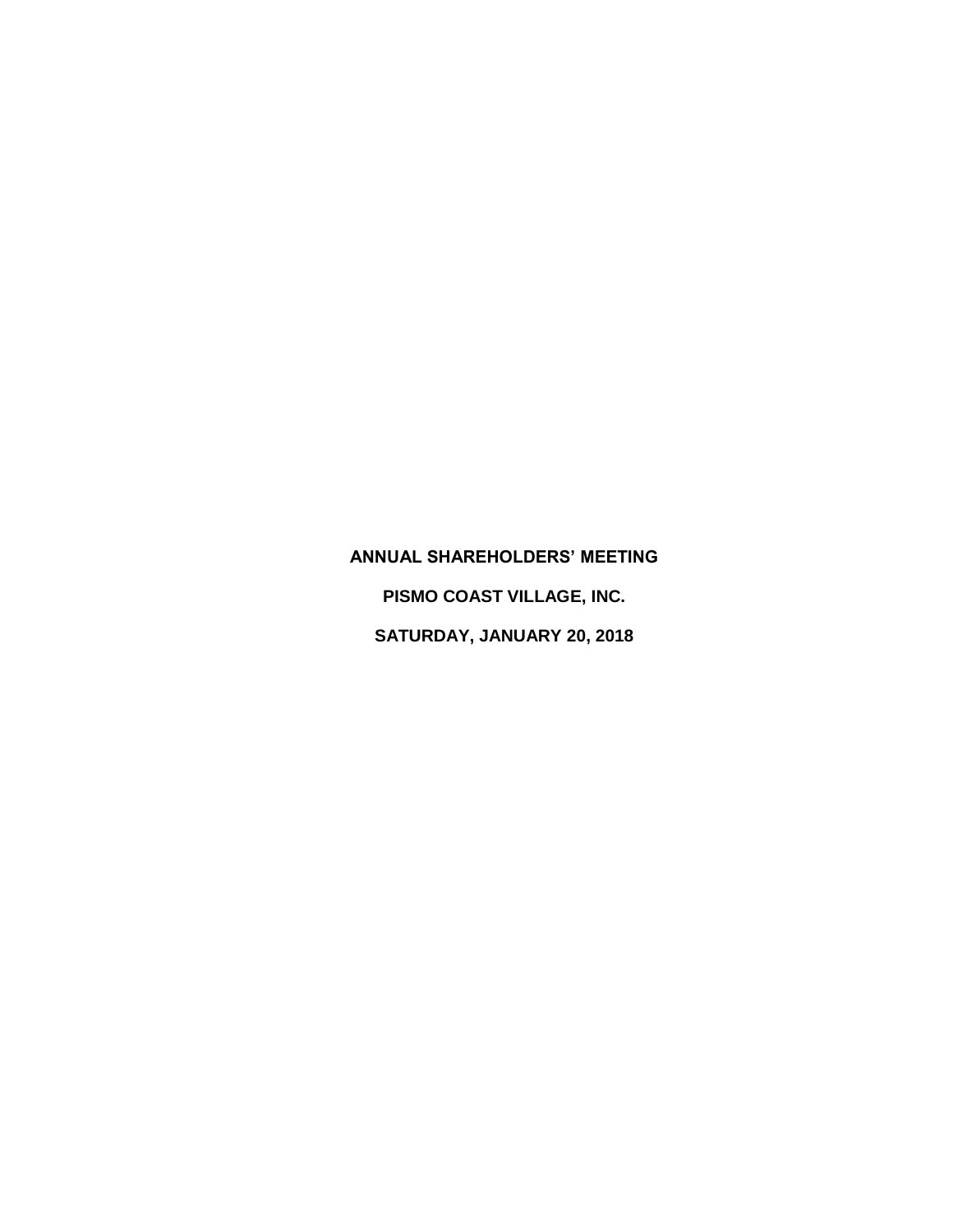Pursuant to notices properly mailed to shareholders, the 2018 Annual Shareholders' Meeting of Pismo Coast Village, Inc. was held Saturday, January 20, 2018, at the South County Regional Center, 800 West Branch Street, Arroyo Grande, California.

President Terris Hughes called the Annual Shareholders' Meeting of Pismo Coast Village, Inc. to order at 9:00 a.m. and welcomed the shareholders. He reported that George Pappi, Jr., Vice President – Secretary, was unable to attend today's meeting, because his job as an insurance adjuster required him to work due to the fires and flood/mud slide conditions in California right now. Mr. Hughes asked Gary Willems, who previously served as Vice President – Secretary, to cover Mr. Pappi's duties at today's meeting. Mr. Hughes thanked Mr. Willems for filling in.

Mr. Hughes asked that all Veterans stand for a round of thankful applause. Director Ronald Nunlist led the Pledge of Allegiance. Director Dwight Plumley gave the invocation.

Mr. Hughes then called on Mr. Willems, who declared a quorum present, in both person and by proxy, for today's meeting. Director George Pappi, Jr. is the only director not able to attend today's meeting.

Mr. Hughes introduced the members of the Board and their spouses. He also introduced Chief Executive Officer/General Manager Jay Jamison and the staff members present at today's meeting. He then introduced our attorney, Joseph Look, and John Hansen and Austin Petty of Pacific Premier Bank.

He commented that it was an honor and a privilege to serve as President and Chairman of the Board this last year. He thanked the directors and staff members for their assistance this past year. He also encouraged shareholders wishing to serve on the Board of Directors to contact the Corporate Office for the director application packet. He reported that one director resigned in 2017, Glenn Hickman. Mr. Hickman was recognized for his eighteen years of service at a Board event in September of last year.

He asked if everyone enjoyed last night's Shareholder Wine Reception, which resulted in a round of applause. He apologized for not having the jazz band for the evening, explaining that, due to illness, the entertainment had to be canceled.

Mr. Hughes reported that we did end fiscal year 2016/2017 in a very strong financial position. Trailer storage remains strong, and the Company is looking for property to expand our storage program. Occupancy for fiscal year 2016/2017 was another record-breaking year for the Company. The Company continues to spend funds on capital improvements and projects to enhance the value of the Resort for shareholders and general public guests. Hopefully, this year we will complete the permitting process and begin construction on our new RV Shop in Oceano. He was pleased to say that during this past year we received many compliments on our warm, courteous and helpful staff. He expressed his appreciation to management and staff for their efforts and support of the Resort. He also thanked the members of the Board of Directors for their dedication and for working to do what is best for the Resort.

Mr. Hughes then read a story he wrote entitled, "Through the Eyes of a Shareholder, A Day at Pismo Coast Village". The story voiced the observations and adventures of a guest staying at our Resort.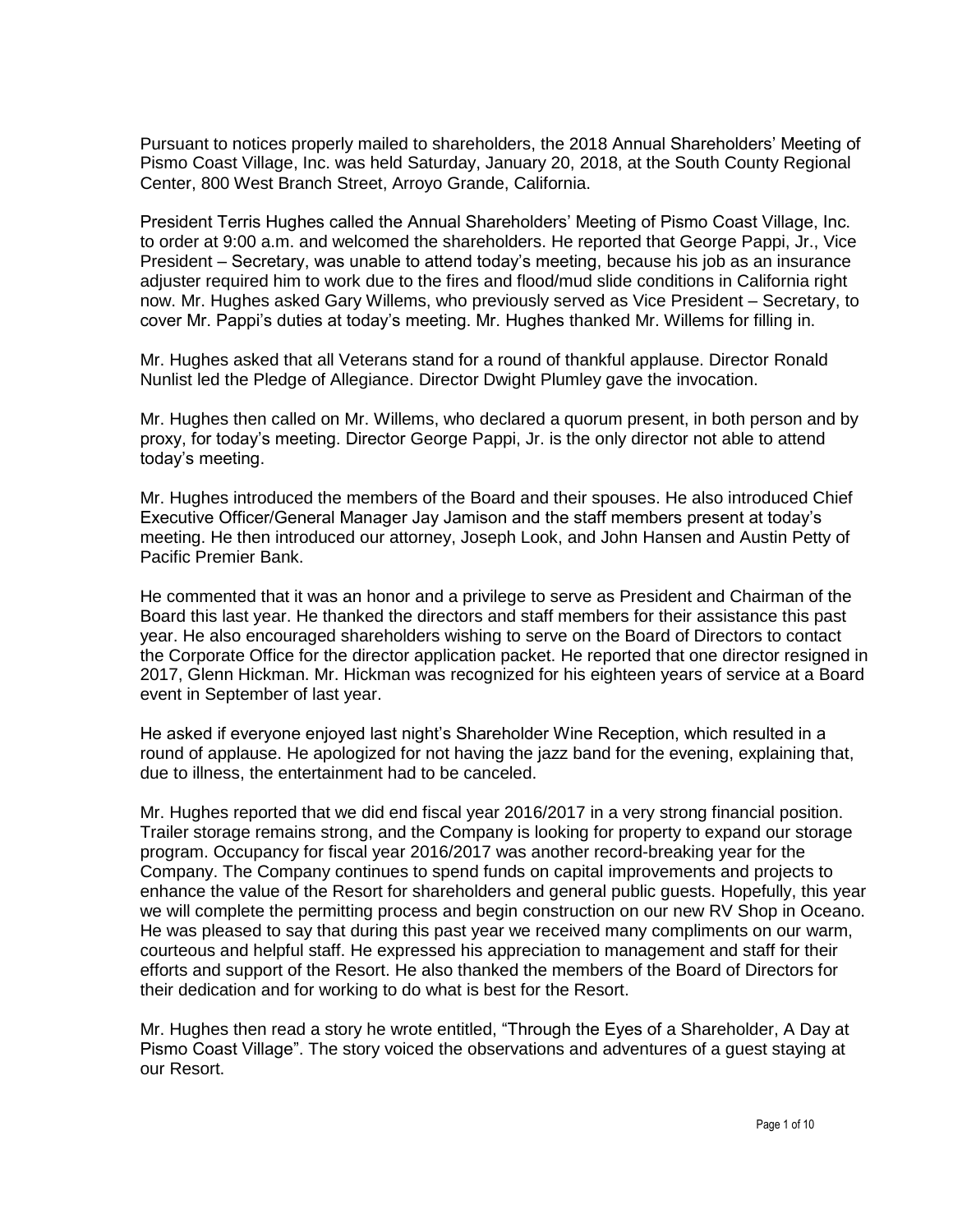Mr. Hughes gave the Executive Committee Report. He introduced the members of his committee: Wayne Hardesty, Garry Nelson, Ronald Nunlist, George Pappi, Jr., and Dwight Plumley. All meetings were held in joint session with the Personnel & Compensation/Benefits Committee. The members of the Personnel and Compensation/Benefits Committee were Garry Nelson (Chair), Wayne Hardesty, Terris Hughes, Ronald Nunlist, George Pappi, Jr., Dwight Plumley and Jerry Roberts. The functions of the Executive Committee are to review the monthly business with the CEO/General Manager, review financial statements, and to discuss any other items that may arise during the months that the full Board does not meet. The functions of the Personnel and Compensation/Benefits Committee include negotiating an employment contract with the Chief Executive Officer/General Manager, reviewing his goals and objectives, setting compensation for major staff, reviewing the employee benefits program, and monitoring the Company's 401(k) plan. The two Committees met jointly six times during 2017, and a main topic of discussion at these meetings was the Company's 401(k) Plan. The outcome of these discussions was a change to the 401(k) Plan and the selection of a new plan administrator effective January 2018.

Mr. Hardesty, Finance Committee Chair, gave the Finance Committee Report. He introduced the members of his committee: Sam Blank, William Fischer, Jerald Pettibone and Jack Williams. Mr. Hardesty thanked the Committee for their work this year. The Committee's primary duties are to review monthly financial statements, draft the three-year forecast, draft the one-year operating budget, prioritize capital expenditures, monitor completion of capital projects, recommend to the Board changes in the rate schedule, and to submit the annual report of the financial condition of the corporation to the shareholders. The Committee met five times in 2017.

Mr. Plumley, Operations Committee Chair, introduced his committee: Rodney Enns, Dennis Hearne, Ronald Nunlist, Jerry Roberts and Brian Skaggs. He explained that one of the tasks the Committee handles is to address guest and shareholder questions, comments and concerns. Some of the Committee's duties include reviewing and recommending changes to the rules and policies of the resort, updating and recommending changes to the Employee Handbook, reviewing and recommending changes to the Shareholders' Information Manual/Calendar, and implementing Board policy and procedures. He thanked the Committee for their hard work this past year. The Committee met five times in 2017.

Mr. Enns, Audit Committee Chair, introduced and thanked the members of his committee: Jerry Roberts, Gary Willems and Jack Williams. Director Glenn Hickman, who was appointed to the Committee at the beginning of the year, submitted his resignation in September 2017. Mr. Enns also recognized Ryan Nielsen, who is a principal at Brown Armstrong Accountancy Corporation, our independent auditors. The functions of the Audit Committee include coordinating with the Company's independent accountants in the preparation of annual financial reports and audits and performing random reviews of selected accounting procedures of the Company. The Audit Committee reports to the Board of Directors and is responsible for overseeing and monitoring financial accounting and reporting. During the year, the committee reviewed the financial statements, procedures and new personnel training at the General Store and RV Shop, the asset depreciation schedule, the engagement letter for the services of Glenn Burdette CPA, and the engagement of our independent auditor, Brown Armstrong. The Committee received and reviewed the written disclosures and letter from the independent auditors, Brown Armstrong Accountancy Corporation, and recommended to the Board that the audited financial statements be included in the Company's annual report. The Audit Committee met five times during 2017. Mr. Enns thanked Mr. Willems and Mr. Williams for meeting with Brown Armstrong's audit team during the official audit in October 2017.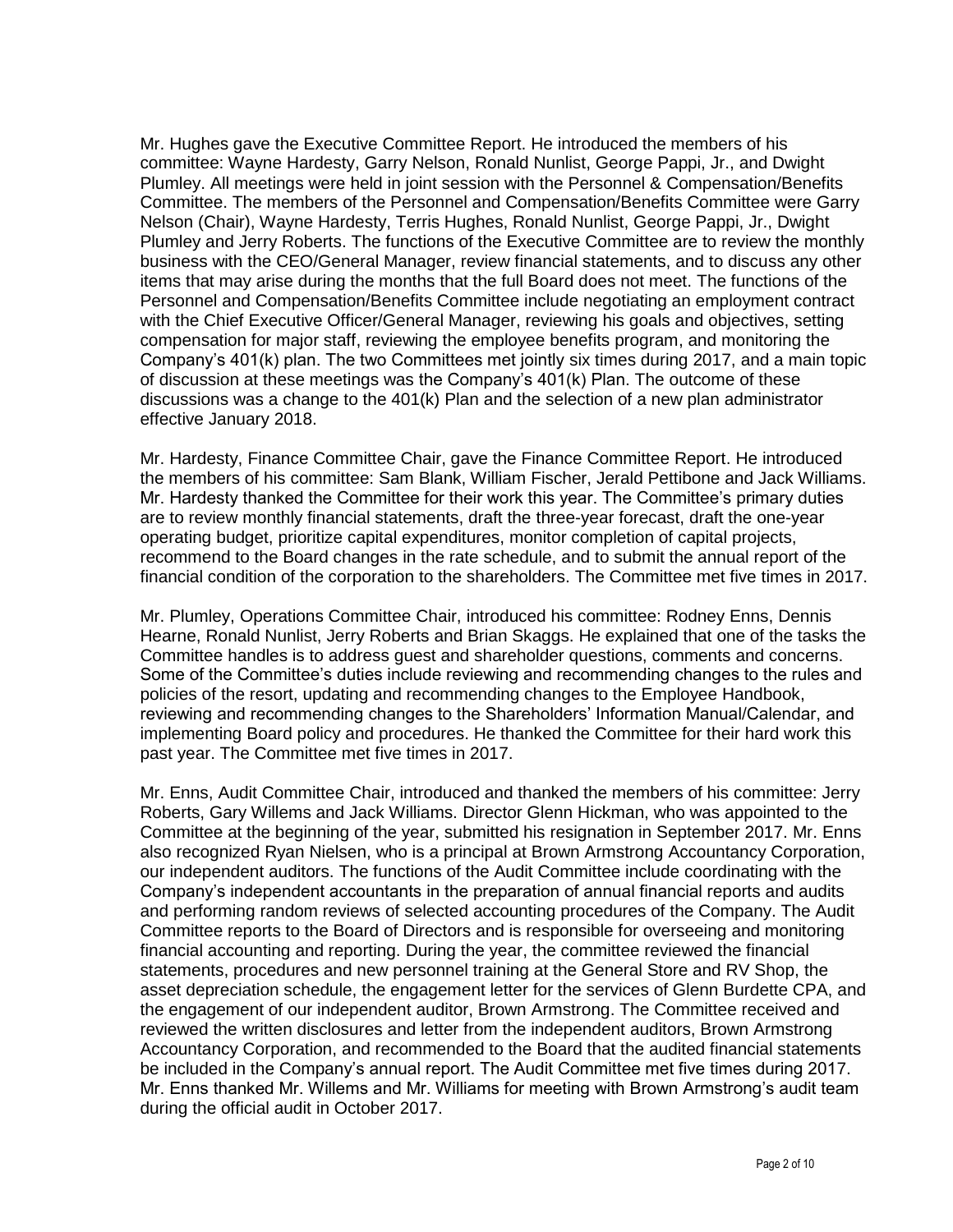Mr. Buchaklian, Environmental, Health and Safety Advisory Committee Chair, introduced the members of his committee: William Fischer, Karen King, and Brian Skaggs. Director Glenn Hickman, who was appointed to the Committee at the beginning of the year, submitted his resignation in September 2017. The Committee's responsibilities include performing environmental-related duties, health and safety reviews, and giving recommendations to the President and CEO/General Manager on matters relative to environmental and safety concerns. Mr. Buchaklian thanked the members of his committee for their work. The Committee met five times in 2017.

Mr. Hearne, Chairman of the Nominating Committee, explained that the Committee, which considers the qualifications and composition of the Board of Directors of the Company, was elected at a meeting of the Board held following the January 16, 2017 annual shareholders' meeting. Mr. Hearne introduced his committee: William Fischer, Ronald Nunlist and Gary Willems. The Committee met four times during 2017. He thanked the members of his committee for their work this past year.

The Nominating Committee submitted its recommendations for the slate of nominees for today's annual meeting at the November Board of Directors' meeting. Mr. Hearne stated that individuals wanting to be considered as nominees or wishing to nominate an individual for membership on the Board are requested to notify the Nominating Committee in writing. He expressed his appreciation to the applicants that have taken the necessary steps to be considered for Board membership.

In November, the Nominating Committee duly nominated, and the Board unanimously approved to appoint shareholder David Bessom to fill the vacancy on the Board created by the resignation of Glenn Hickman. Mr. Hearne introduced Mr. Bessom, who was invited to come to the podium to introduce himself to the shareholders.

Mr. Hearne then presented the Nominating Committee's recommendation of the following shareholders to serve as directors for Pismo Coast Village, Inc. for 2018: David Bessom, Sam Blank, Harry Buchaklian, Rodney Enns, William Fischer, Wayne Hardesty, Dennis Hearne, Terris Hughes, Karen King, Garry Nelson, Ronald Nunlist, George Pappi Jr., Jerald Pettibone, Dwight Plumley, Jerry Roberts, Brian Skaggs, Gary Willems, and Jack Williams.

Mr. Willems, acting Vice President - Secretary, explained the process of cumulative voting within the State of California under California Corporate Law. California law states that before cumulative voting can occur, two things must be done. First, all candidates' names must be placed in nomination prior to the commencement of voting, and secondly, one shareholder must give notice that he or she intends to vote cumulatively. Mr. Hearne placed the candidates' names in nomination. Mr. Willems stated that he was now declaring his intention to vote cumulatively. He then explained the procedure for properly casting votes using a ballot. With cumulative voting, for each share owned, the shareholder has eighteen votes which may all be cast for one candidate or split among two or more. The ballot must be marked with the number of votes being cast for a specific candidate in the box next to the candidate's name. Those with an "x" or marking other than a written number will not be considered properly voted and will not be counted. He asked shareholders holding proxy cards to exchange them for ballots at the registration area.

Mr. Willems then asked that the ballot box be checked to see if it was empty, and Mr. Amian, Operations Manager, confirmed that it was. Mr. Willems declared the polls open for a ten-minute voting period at 9:59 a.m. A recess was called, allowing those present to cast their votes.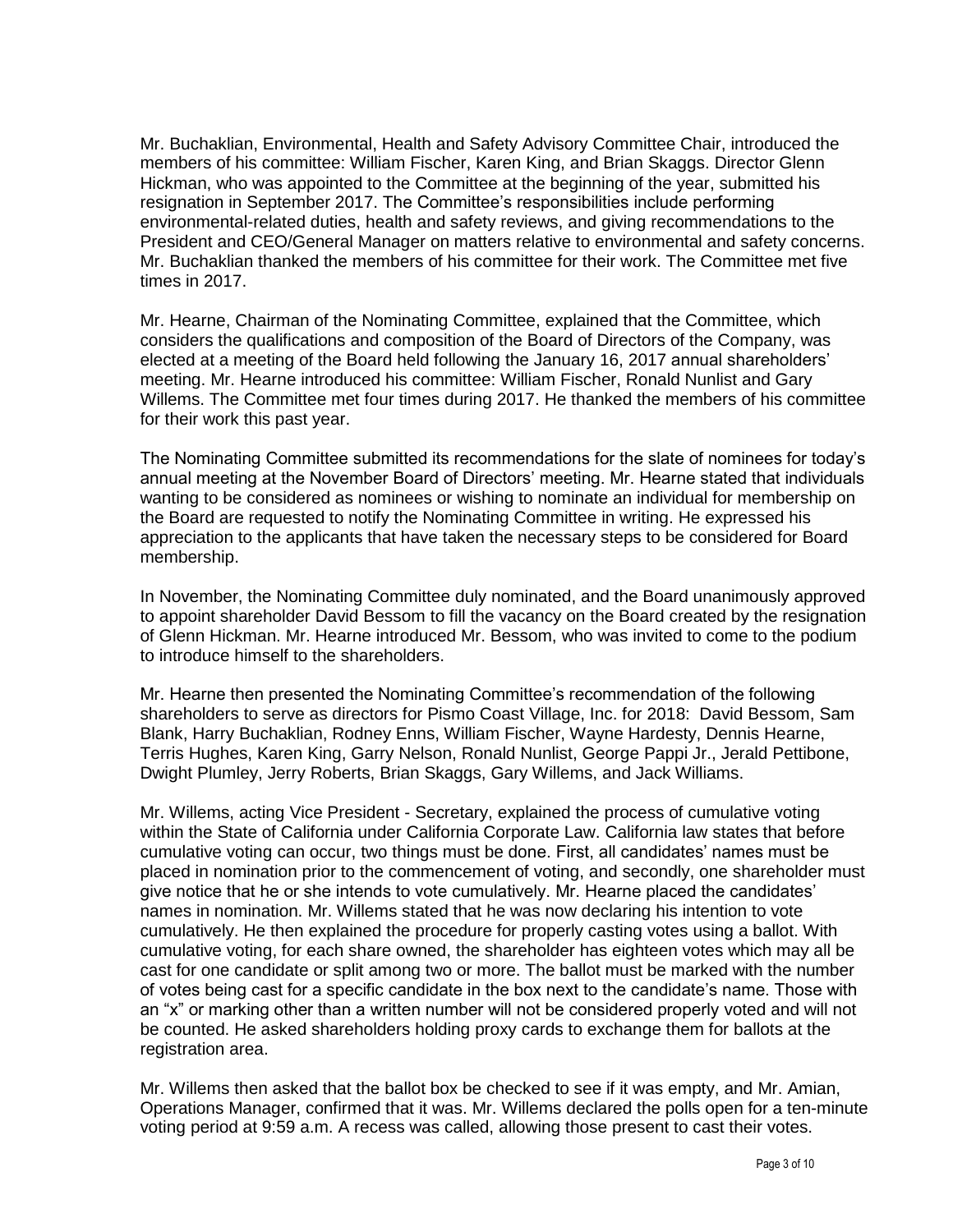Mr. Hughes called the meeting back to order at 10:11 a.m., and declared the polls closed. The ballot box was removed and taken to the vote counting room.

Mr. Hughes introduced Mr. Hardesty. Mr. Hardesty then presented the Chief Financial Officer's Report, which was a PowerPoint presentation of financial information. For fiscal years 2013 to 2017, slides compared total occupancy for general public and shareholders, total revenue and expenses, revenue categories, storage revenue, insurance expenses, utility expenses, and capital expenditures, as well as a slide showing information on the property note.

Mr. Hardesty was pleased to report to the shareholders that the Company had paid off the remaining balance on the outstanding note with Pacific Premier Bank, which was for the purchase and development of Storage Lots G and K in 2009. The Company currently has no long-term debt. This statement resulted in a round of applause from the audience.

Mr. Hughes then introduced Mr. Jamison, who gave the Chief Executive Officer/General Manager's Report. Mr. Jamison used a slide show to enhance his topics of discussion.

Mr. Jamison started his presentation by complimenting Mr. Hughes on his "Day at Pismo Coast Village" story. He commented that last night's wine reception was fun, and he also expressed his thanks to Marios from Pismo Coast Village Grill for the great job that he and his crew did with the appetizers for the event.

He then asked Donna Peterson, General Store Clerk, and Kalina Betita, Accounting Clerk, to come on stage. Mr. Jamison spoke briefly about Donna's and Kalina's histories and contributions to the company. With Mr. Hughes' assistance, he presented personalized watches to them commemorating their ten years with the Company. Following that, Mr. Jamison asked Charles Amian, Operations Manager, to come on stage. Mr. Jamison spoke about Mr. Amian's thirty years of employment with the Company and presented him with a gift certificate and a framed plaque to commemorate his service.

Mr. Jamison congratulated the shareholders on another record year for the Company, with lots of happy campers, fiscal success, and industry respect. We finished the fiscal year with 121,762 site nights, which is our highest occupancy year ever for the company. Occupancy for the current fiscal year is also ahead of the same period for last fiscal year. Our storage program is at full capacity with 2,212 units, and there is a waiting list of about 200 trailer owners looking for storage space.

Some of our accomplishments and capital expenditures this last year include the purchase of a new truck for the Trailer Movers fleet, a new truck for the Maintenance Department, a new truck for the Security Department, a new truck for the RV Service Department, self-contained security surveillance cameras for Lots A and H that operate by solar power, and fiber-glassing the surface of the swimming pool. The Company also donated more than 700 nights of free camping to individuals who were displaced from their homes during the recent Thomas Fire and mudslides in Santa Barbara, Ventura and Montecito. Other local businesses also donated use of their rental trailers, clothing and sundries for the evacuees. Another accomplishment this past year was a change in the Company's 401(k) Plan from a Lord Abbett Plan to a Plan managed by PayChex and new Plan Advisors. The speed of the Resort's wi-fi system was upgraded from 250 megabytes to 400 megabytes per second.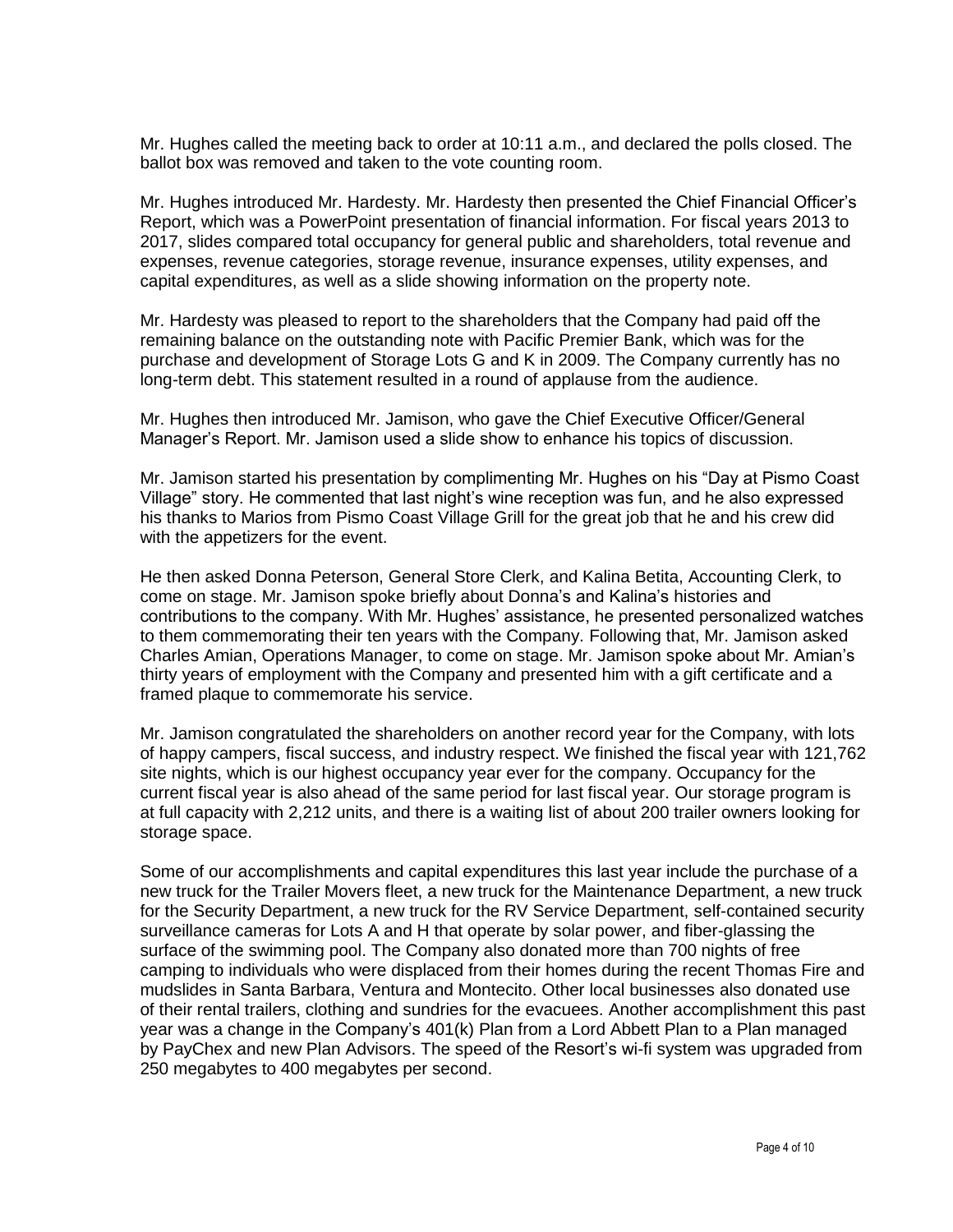He reported on our current ratings and reviews with Good Sam, TripAdvisor, [www.yelp.com,](http://www.yelp.com/) www.rvparkreviews.com, and www.guestreviews.com. Pismo Coast Village remains in the top 300 properties of the 12,000 rated in the United States.

Pismo Coast Village hosted the 40<sup>th</sup> Annual Special Children's Christmas Party in December 2017. Mr. Jamison expressed his appreciation to the shareholders that contributed money and/or time to making this a wonderful event for the special needs students from the local area. The Resort again hosted the Special Olympics' Torch Handoff Ceremony in June. Last year, the Pismo Beach Police Department's K9 Unit put on several demonstrations in our Square, which are always very popular. Pismo Coast Village contributed to the Pismo Preserve Fund towards the purchase of property on the bluff in Pismo Beach overlooking the Pacific Ocean, which is being developed as eleven miles of hiking, biking and horseback riding trails. The Vintage Trailer Rally will again be held on the third weekend in May in 2018, with approximately 300 campsites reserved for the event. Pismo Coast Village participated in the Pismo Beach Clam Festival Parade with our newest truck from the trailer movers' fleet pulling a brand-new Airstream that was borrowed from Sky River RV. We also asked one of the Vintage Rally participants (Ken Stollmeyer from Morro Bay) to be part of our parade team, and he followed our truck with the Airstream with his vintage car and trailer. Mr. Jamison reviewed some of the training that our employees received during the year. He explained that some of these training sessions are done by representatives from PayChex and our workers' compensation carrier.

Mr. Jamison spoke about the Pismo Coast Village Honorary and Memorial Scholarship Fund. This year's Cal Poly Recreation Parks and Tourism Administration scholarship recipient is Jane Liivoja. He thanked the shareholders that have donated to the Scholarship Fund.

The RV industry remains strong, and a popular recreation choice for families, retirees and outdoor enthusiasts. In 2017, wholesale RV shipments were up over the previous year by 17.6%. Trade associations, RVDA, RVIA, KOA, Jellystone Parks, National Parks, and vendors are all reporting positive business during 2017, and they have an optimistic outlook for 2018.

Occupancy projections for 2018 look good, and we have waiting lists for some holidays. We currently have more than 300 names on a waiting list for the Fourth of July holiday. Reservations for groups are comparable to last year, and camping trends continue to be strong. RV storage business is strong, and most local storage companies are full.

Capital projects for 2018 include the development of a new four bay RV Service facility in Oceano with outdoor work areas, upgrading of the resort's security surveillance system, and installation of heating and air-conditioning equipment in the General Store. Other goals for 2018 include taking advantage of social media opportunities, continuing our efforts to be environmentally friendly, continuing human resource and safety training for staff, and continuing our efforts to work with the State of California on Pismo Creek and the lagoon and beach access.

Mr. Jamison showed a picture of the newest completed cell tower, which is located by the Registration Office. The activation of the fourth cell tower, located in Storage Lot A, is still in progress. The contractor is working with the challenge of trying to get the permit to underground the conduit necessary for fiber optics and the power supply across Highway One/Dolliver Street, which may involve trenching.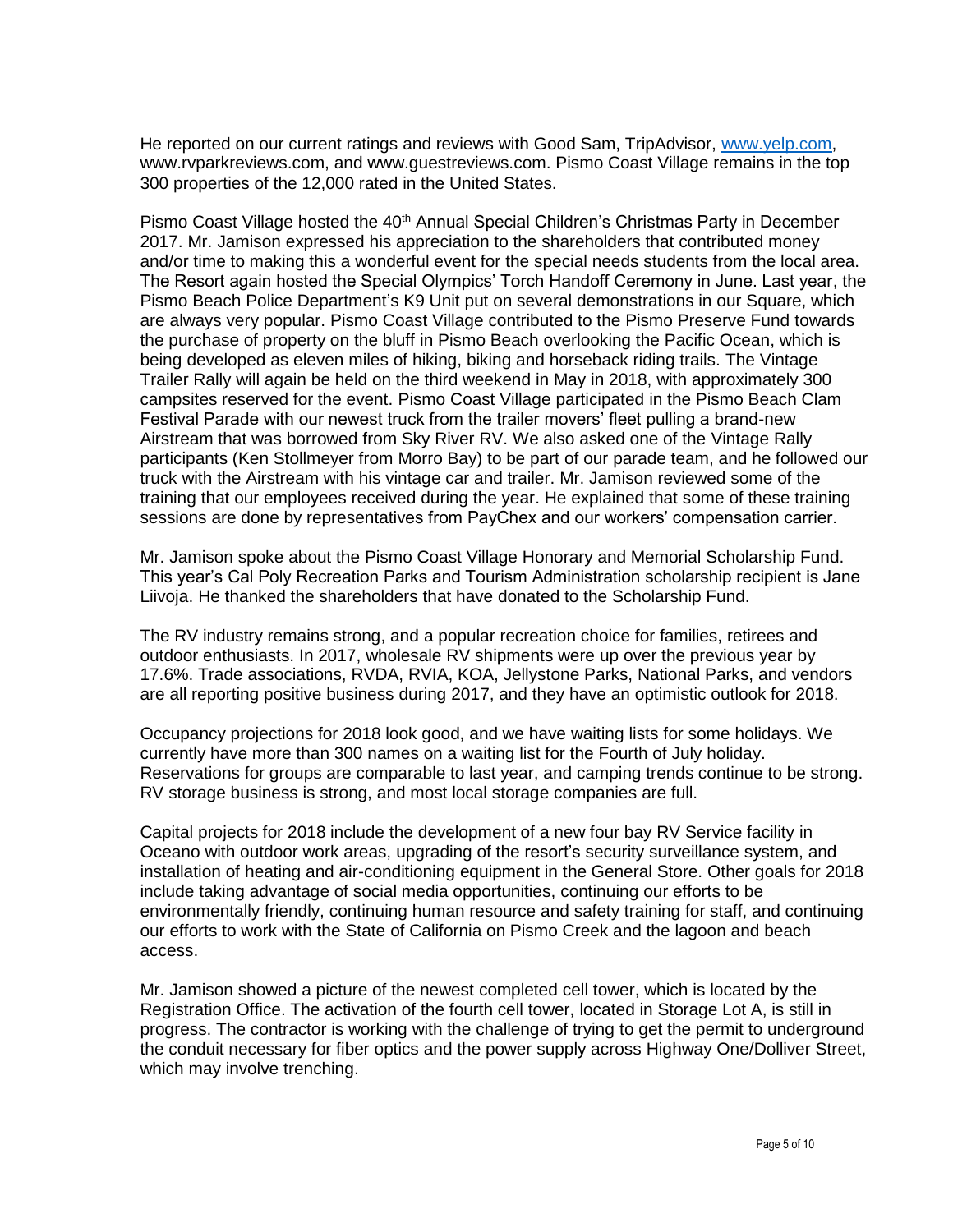The Pismo Beach pier is currently being rebuilt. The building of the City of Pismo Beach's new sewage lift station in our Storage Lot A, in conjunction with the replacement of the high-pressure sewage main along Highway One to Cypress Street, is expected to be a March 2018 project. The City is currently doing a lot of enhancements along Shell Beach Road.

In conclusion, Mr. Jamison read the Company's Mission Statement, and commented that the Company has done well in meeting the mission statement's goals. Mr. Jamison asked shareholders to stop by his office with concerns, comments and questions, then thanked the Board and shareholders and staff for their ongoing support.

Mr. Hughes apologized for not introducing Ryan Nielsen of Brown Armstrong Accountancy Corporation (the designated Inspector of Election) during the introductions. He then read a letter from a shareholder complimenting the great staff that are employed at the resort. Mr. Hughes also read letters from two other guests that thanked Pismo Coast Village for allowing their families to stay at the Resort while they were displaced from their homes during the recent Thomas Fire.

Following that, Mr. Hughes requested that the members of the Board return to the stage. He then read the questions, suggestions and comments submitted on the Question Forms.

A shareholder suggested, "How about another movie channel with no commercials?"

A shareholder commented, "Develop property on the north side of Creek." Mr. Hughes commented that this subject had come up at an Executive Committee Meeting a few months ago. There are some legal details that must be dealt with, but the Company has not ruled out future development of that property.

A shareholder wrote, "Any chance of getting a pickle ball court in the park? Could we paint the yellow areas on steps with reflective paint or tape? Great wine reception. Very good food. Love all the lights in the park; so festive. Beautiful park/resort." Mr. Hughes was pleased to report that a new pickle ball court was put in when the basketball court was made into a sport court. The suggestion about the steps will be given to staff for consideration.

A shareholder asked, "When will the building on the north side of the Grill be demolished and rebuilt? It really looks nasty! Not on par with PCV standards! During Prime Time visits, the trash cans also become very nasty and smelly. I know they get dumped frequently, but the problem still exists." Mr. Hughes reported that the area on the north side of the Grill is currently being considered for renovation. Unfortunately, the problem with the trash dumpsters is an ongoing concern. We continue to try to get something that will work better than what we are currently doing.

A shareholder wrote, "Spot 151 – The wi-fi working awesome!!"

A shareholder commented, "What happened to the clam shell entrance sign painters? Rudolph in January? It would be very nice to have entrance lights at all the parks in the resort. When it is very dark it is difficult to see where the sidewalks are." Mr. Hughes stated that the clam is being painted as a clam today. The suggestion about lighting in the park areas will be given to staff for consideration.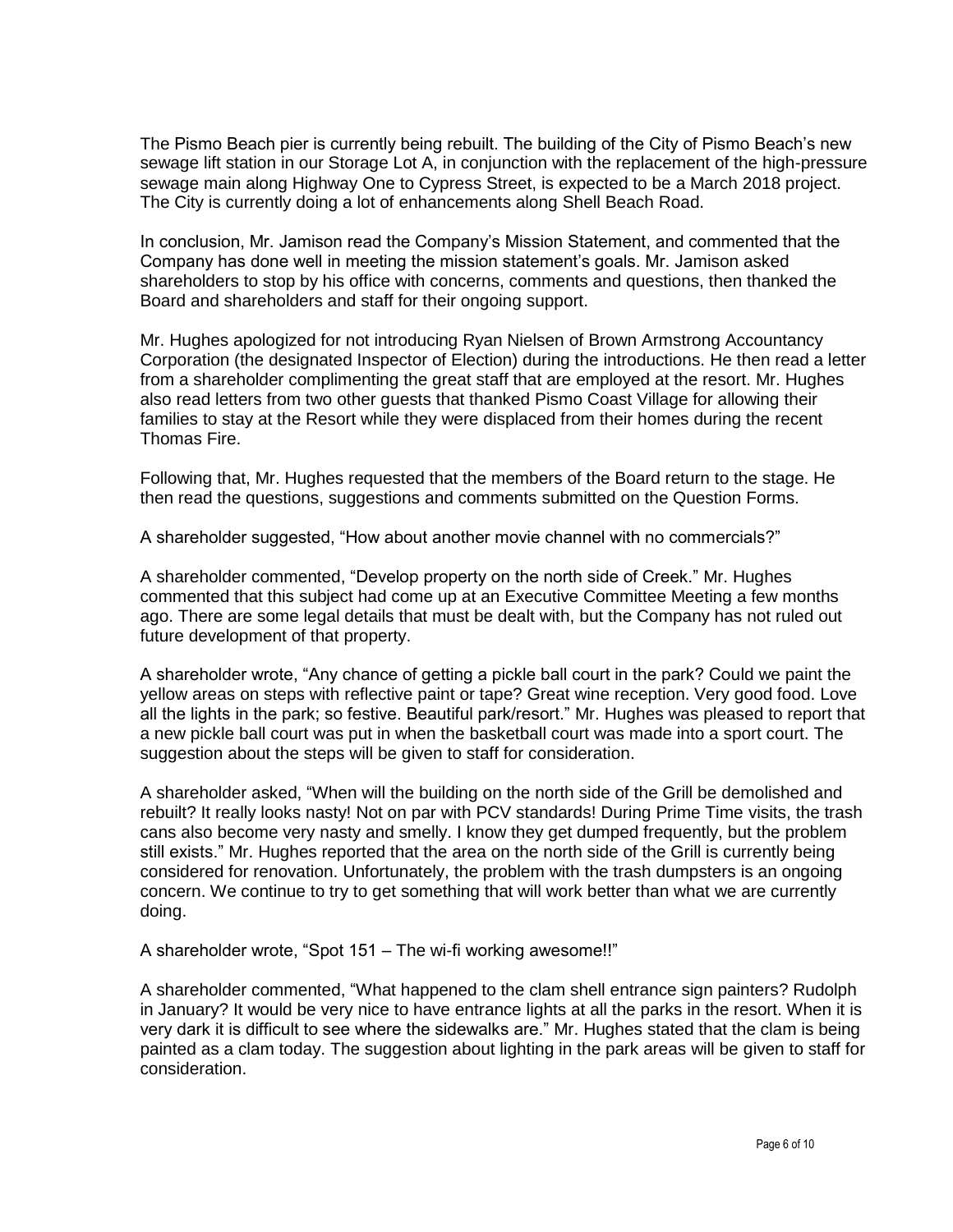A shareholder asked, "Will the new tax law be beneficial to PCV?" Mr. Hardesty responded that, because our fiscal year runs from 10/1 to 9/30, the change in tax laws will not benefit us for this fiscal year, but next fiscal year it will reduce our corporate taxes.

A shareholder commented, "After dark it is difficult to see children coming out of sites and riding bikes on streets. Improve lighting on streets." Mr. Hughes said that this suggestion will be looked into.

A shareholder wrote, "Regarding Note 7 in the Annual Report – PCV redeemed eight shares at \$27,000. What is the purpose of this acquisition? What is the intended disposition of these shares? Can they be voted? Are future redemptions contemplated? Such redemption would seem to make it artificially more expensive to purchase another share. Is that intentional? It seems that, on three-day weekends, the noise cutoff time of 10 p.m. is ignored with impunity. Any comments??" Mr. Hughes responded that the Board of Directors has authorized the Company to repurchase up to 30 shares, and has currently repurchased twenty-five shares, which are now in retirement. There is no intended purpose to put them on the market. It was the Company's intent to retire the shares so that shareholders would have a better chance to get campsites when making reservations. The comment regarding the 10 p.m. quiet time situation will be forwarded to staff for review.

A shareholder asked, "What is the status of construction of a floating bridge to the beach?" Mr. Hughes stated that there is no new information on this subject.

A shareholder wrote, "I noticed that in Sites 98 to 103 and Site 113, there is pea gravel. Is that a new development to be throughout the park?" Mr. Jamison said that, in the past, there have been comments about the current base material getting tracked into units and puddling on campsites turning into mud. We have looked at many different products and the Board has discussed the options. Last year, a shareholder sent a picture of gravel that was used at another resort, and had recommended that we try the product, which we are doing now.

A shareholder commented, "I would be willing to pay more per year for covered storage parking, perhaps a certain percentage of storage?"

A shareholder asked, "Does the Board have a policy to repurchase and retire shares?" Mr. Hughes stated that we have repurchased twenty-five shares of Company stock, which have been retired. There are no plans to put those shares back on the market.

A shareholder commented, "We noticed that pea gravel had been spread on some of the sites. Will that be continued on other sites? It looks nice but is also cleaner around the RVs. Maybe that will help to level the sites." Mr. Hughes stated that this is something we are trying. We are always looking for ways to improve our guest's camping experience.

A shareholder wrote, "Has there been consideration of solar covered areas at the storage locations to offset electrical expenses? Many school parking lots in educational sites have incorporated this savings step." Mr. Hughes reported that implementing solar has been discussed many times. At the present time, there are no plans for solar, however, it is something that we will continue to consider. The plans for the new RV Shop building in Oceano were designed with solar equipment.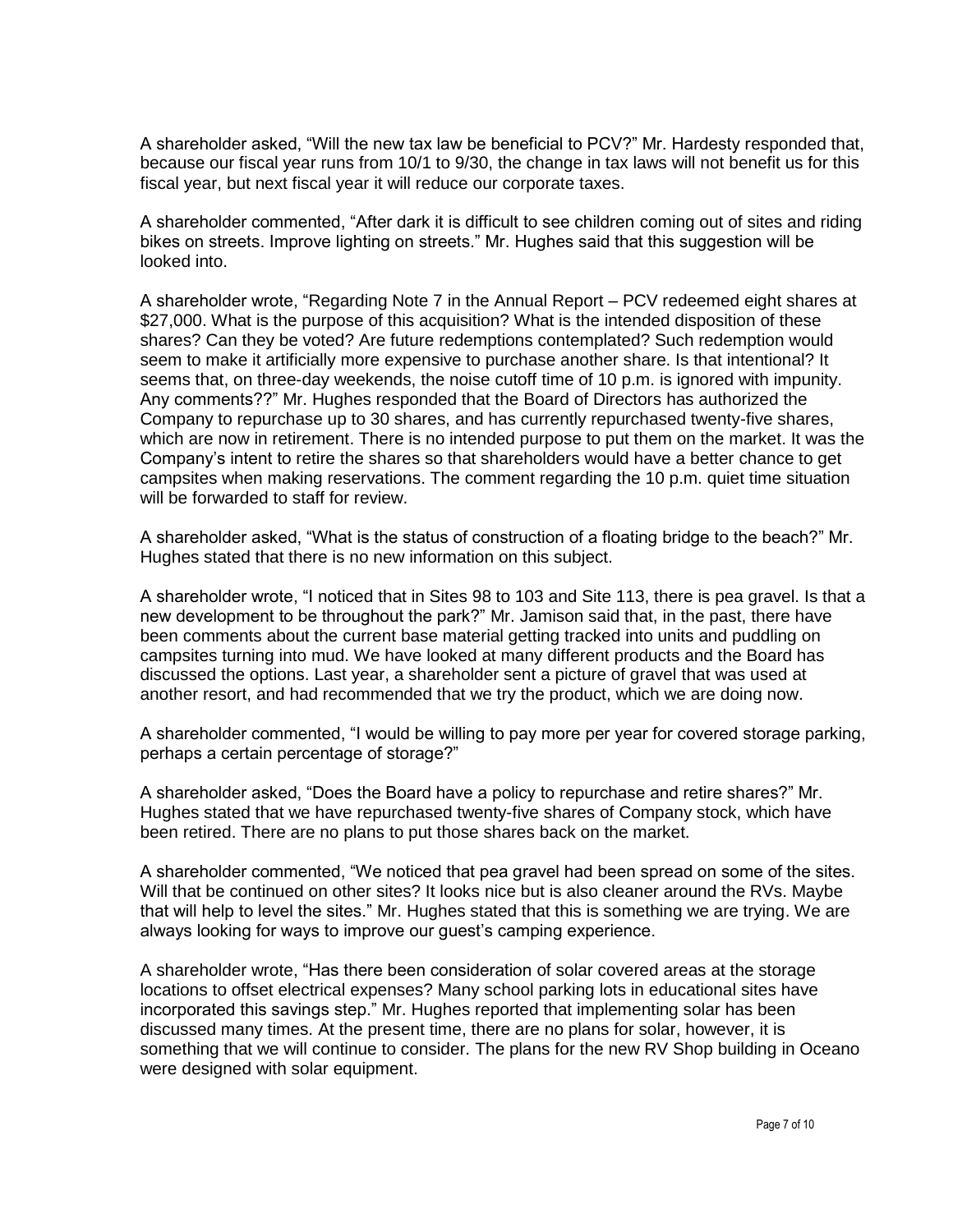A shareholder commented, "At the meeting last year it was indicated that the Board would consider a solution to the proliferation of dogs in the Resort. The use of the tree strip between units is the favorite site for dog excrement which is not always disposed of properly. This poses a health and esthetic problem for the Resort guests which also use or view the tree strip." Mr. Hughes responded that this subject comes up periodically. Unfortunately, people don't take personal responsibility for their pets, and the rest of us must pay for it. We continue to have the disposal bags in the resort, but it comes down to personal accountability.

A shareholder wrote, "I am very disappointed that the business channel CNBC has been replaced by Fox Business, one of eight Fox Channels available. The Fox Business Channel has a similar format as all the other Fox News Channels except for a single ticker tape across the bottom and a box containing the values of the major indexes. I would like to know how the decision was made on the channel selections and whether the supplier has a vested interest in the Fox Corporation?" Mr. Hughes responded that this could be looked at for possible changes.

A shareholder asked, "Can garbage bin emptiers please close the lids? Sea gulls are attracted to the open garbage. I don't notice campers leaving them open. Are there any plans to get rid of the ground rocks in sites? Tired of the gravel tracked in. Alert campers to the fact something, maybe racoons, chewing the sewer hose on RV dumping." Mr. Hughes said that it most likely a grackle that is pecking away at the sewer hoses. He suggested putting PVC pipe around the hose to protect it from the birds.

A shareholder wrote, "Are there any plans to install solar in the park and/or storage facilities? Will the reservation process ever be a totally automated system for online reservations? Are there any plans to improve access to the beach? The lagoon/river expands every year and the water quality does not look good/healthy. I realize this is an environmental issue. Does PCV have someone representing our interests with environmental agencies? Suggestion: For the phone system to be upgraded to have the option to receive a call back (without losing your place in line), instead of having to wait on hold for long periods of time. This would be like a system the DMV has." Mr. Hughes stated that the automated reservations system could be considered by Mr. Jamison and his staff. Regarding the Creek, Mr. Jamison is in touch with officials for the City of Pismo Beach, and they have been made aware of our concerns and help us when they can. Dealing with the different regulations can be overwhelming, and we are diligently trying to improve that situation. The suggestion about the phone system will be forwarded to Mr. Jamison for review.

A shareholder asked, "Is it PCV's vision to consider paving the RV sites as part of the capital expenditures over the next five years? Is it PCV's vision to consider a hot tub or spa with regulated hours of operation? Mr. Hughes said that the Board has considered concrete and asphalt surfaces for the sites, but the Board feels that this would take away from the aesthetics of our resort. The Board has considered installing a hot tub many times, however, there are currently no plans for a hot tub.

Mr. Hughes then introduced Mr. Willems, who reported that the slate of nominated directors had been elected to the Board. He read the list of nominees and the total number of votes cast for each.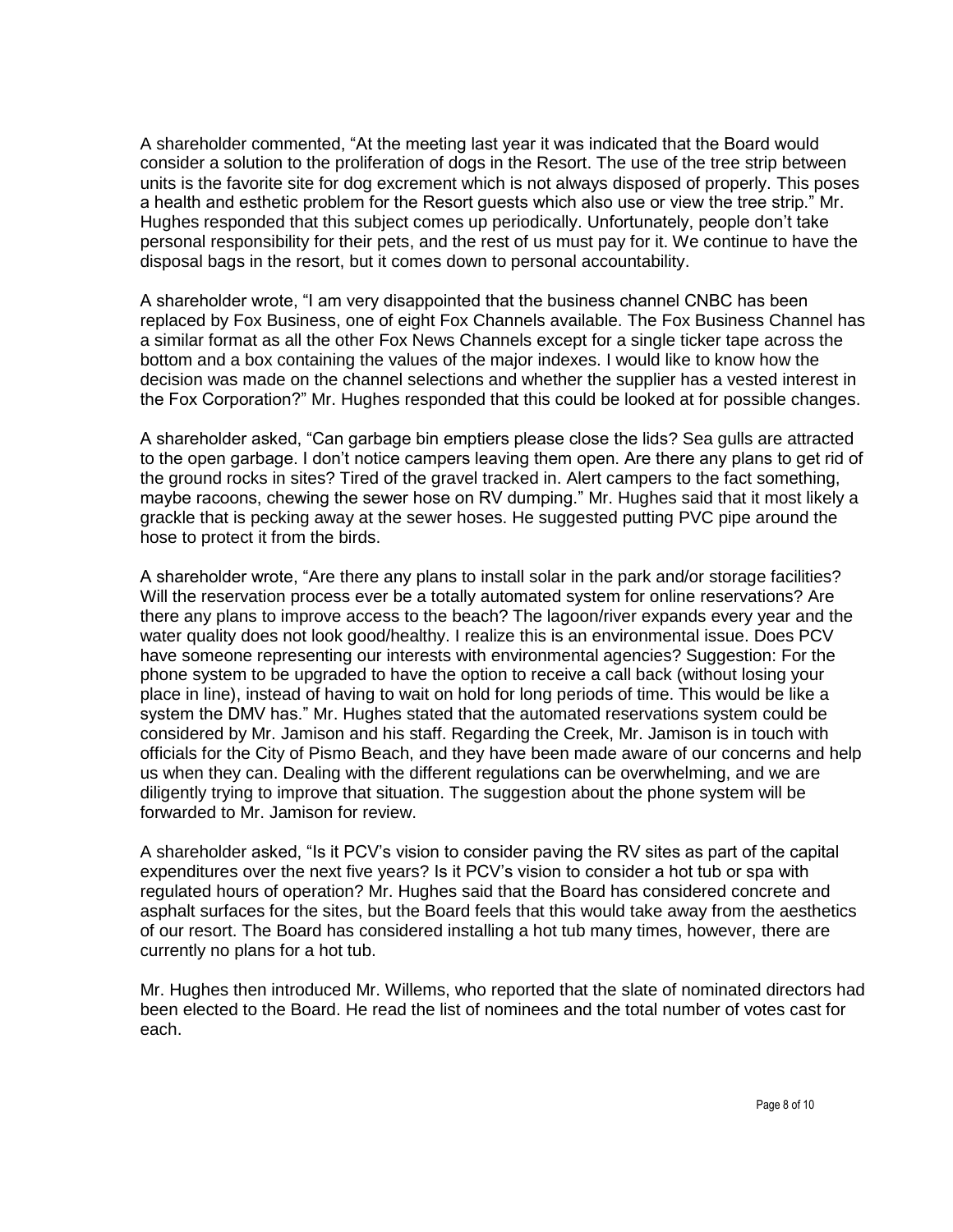The unaudited result of the election held at this meeting is as follows:

| Bessom, David      | 624 |
|--------------------|-----|
| Blank, Sam         | 618 |
| Buchaklian, Harry  | 636 |
| Enns, Rodney       | 645 |
| Fischer, William   | 618 |
| Hardesty, Wayne    | 620 |
| Hearne, Dennis     | 660 |
| Hughes, Terris     | 665 |
| King, Karen        | 703 |
| Nelson, Garry      | 628 |
| Nunlist, Ronald    | 661 |
| Pappi, Jr., George | 635 |
| Pettibone, Jerald  | 617 |
| Plumley, Dwight    | 786 |
| Roberts, Jerry     | 620 |
| Skaggs, Brian      | 619 |
| Willems, Gary      | 640 |
| Williams, Jack     | 642 |
|                    |     |

The result of Proposal 2, the ratification of Brown Armstrong Accountancy Corporation to serve as our independent accounting firm for Fiscal Year 2017/2018, passed with 639 votes in favor, 1 against and 20 abstaining.

Raffle tickets were drawn and ten gift bags containing Pismo Coast Village items were given away to the matching ticket holders. The plants on each table were given away to those holding properly marked tide books.

There being no further business, Mr. Hughes thanked the shareholders for attending and adjourned the meeting at 11:53 AM.

:tb/C:\Users\tmb\Desktop\datasyst\CORPORATE\BOD.MINUTES\2018\Annual.Shareholders.Mtg.2018-01-20.doc

Page 9 of 10